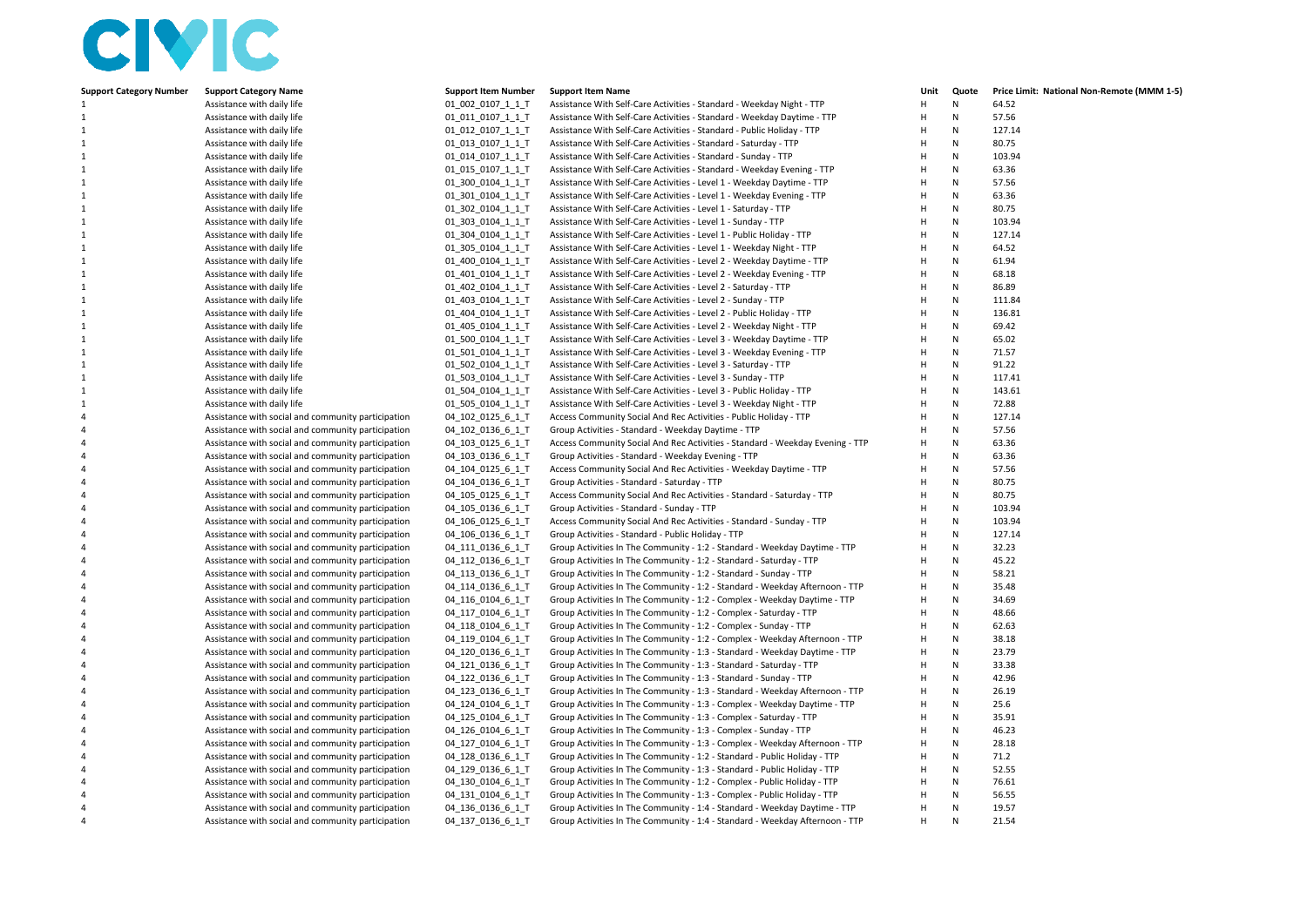|                         | Assistance with social and community participation | 04_138_0136_6_1_T | Group Activities In The Community - 1:4 - Standard - Saturday - TTP          | Н              | ${\sf N}$    | 27.46  |
|-------------------------|----------------------------------------------------|-------------------|------------------------------------------------------------------------------|----------------|--------------|--------|
|                         | Assistance with social and community participation | 04_139_0136_6_1_T | Group Activities In The Community - 1:4 - Standard - Sunday - TTP            | Н              | ${\sf N}$    | 35.34  |
| 4                       | Assistance with social and community participation | 04 140 0136 6 1 T | Group Activities In The Community - 1:4 - Standard - Public Holiday - TTP    | H              | ${\sf N}$    | 43.23  |
|                         |                                                    |                   |                                                                              | H              | ${\sf N}$    |        |
| 4                       | Assistance with social and community participation | 04 141 0136 6 1 T | Group Activities In The Community - 1:5 - Standard - Weekday Daytime - TTP   |                | $\mathsf{N}$ | 17.04  |
| 4                       | Assistance with social and community participation | 04 142 0136 6 1 T | Group Activities In The Community - 1:5 - Standard - Weekday Afternoon - TTP | Н              |              | 18.75  |
| 4                       | Assistance with social and community participation | 04 143 0136 6 1 T | Group Activities In The Community - 1:5 - Standard - Saturday - TTP          | Н              | ${\sf N}$    | 23.9   |
| 4                       | Assistance with social and community participation | 04_144_0136_6_1_T | Group Activities In The Community - 1:5 - Standard - Sunday - TTP            | H              | $\mathsf{N}$ | 30.77  |
| $\overline{\mathbf{4}}$ | Assistance with social and community participation | 04_145_0136_6 1 T | Group Activities In The Community - 1:5 - Standard - Public Holiday - TTP    | Н              | ${\sf N}$    | 37.63  |
| 4                       | Assistance with social and community participation | 04 146 0104 6 1 T | Group Activities In The Community - 1:4 - Complex - Weekday Daytime - TTP    | Н              | ${\sf N}$    | 21.06  |
| $\overline{4}$          | Assistance with social and community participation | 04_147_0104_6_1_T | Group Activities In The Community - 1:4 - Complex - Weekday Afternoon - TTP  | H              | ${\sf N}$    | 23.18  |
| 4                       | Assistance with social and community participation | 04 148 0104 6 1 T | Group Activities In The Community - 1:4 - Complex - Saturday - TTP           | Н              | ${\sf N}$    | 29.54  |
| $\overline{\mathbf{4}}$ | Assistance with social and community participation | 04 149 0104 6 1 T | Group Activities In The Community - 1:4 - Complex - Sunday - TTP             | H              | $\mathsf{N}$ | 38.03  |
| $\overline{\mathbf{4}}$ | Assistance with social and community participation | 04 150 0104 6 1 T | Group Activities In The Community - 1:4 - Complex - Public Holiday - TTP     | H              | ${\sf N}$    | 46.52  |
|                         | Assistance with social and community participation | 04_151_0104_6_1_T | Group Activities In The Community - 1:5 - Complex - Weekday Daytime - TTP    | H              | $\mathsf{N}$ | 18.33  |
| $\overline{\mathbf{4}}$ | Assistance with social and community participation | 04 152 0104 6 1 T | Group Activities In The Community - 1:5 - Complex - Weekday Afternoon - TTP  | H              | $\mathsf{N}$ | 20.18  |
| $\overline{\mathbf{4}}$ | Assistance with social and community participation | 04_153_0104_6_1_T | Group Activities In The Community - 1:5 - Complex - Saturday - TTP           | Н              | ${\sf N}$    | 25.72  |
| $\overline{4}$          | Assistance with social and community participation | 04 154 0104 6 1 T | Group Activities In The Community - 1:5 - Complex - Sunday - TTP             | H              | ${\sf N}$    | 33.1   |
|                         |                                                    |                   |                                                                              | Н              | ${\sf N}$    |        |
| $\overline{\mathbf{4}}$ | Assistance with social and community participation | 04 155 0104 6 1 T | Group Activities In The Community - 1:5 - Complex - Public Holiday - TTP     |                |              | 40.5   |
| $\overline{\mathbf{4}}$ | Assistance with social and community participation | 04_160_0136_6_1_T | Group Activities In A Centre - 1:1 - Standard - Weekday Daytime - TTP        | $\overline{H}$ | N            | 59.71  |
| $\overline{\mathbf{4}}$ | Assistance with social and community participation | 04 161 0136 6 1 T | Group Activities In A Centre - 1:1 - Standard - Weekday Afternoon - TTP      | H              | $\mathsf{N}$ | 65.51  |
| 4                       | Assistance with social and community participation | 04_162_0136_6_1_T | Group Activities In A Centre - 1:1 - Standard - Saturday - TTP               | Н              | ${\sf N}$    | 82.9   |
| $\overline{\mathbf{4}}$ | Assistance with social and community participation | 04 163 0136 6 1 T | Group Activities In A Centre - 1:1 - Standard - Sunday - TTP                 | H              | $\mathsf{N}$ | 106.09 |
| $\overline{\mathbf{4}}$ | Assistance with social and community participation | 04 164 0136 6 1 T | Group Activities In A Centre - 1:1 - Standard - Public Holiday - TTP         | H              | ${\sf N}$    | 129.29 |
|                         | Assistance with social and community participation | 04 165 0136 6 1 T | Group Activities In A Centre - 1:2 - Standard - Weekday Daytime - TTP        | H              | $\mathsf{N}$ | 34.38  |
| $\overline{\mathbf{4}}$ | Assistance with social and community participation | 04 166 0136 6 1 T | Group Activities In A Centre - 1:2 - Standard - Weekday Afternoon - TTP      | H              | $\mathsf{N}$ | 37.63  |
| $\pmb{4}$               | Assistance with social and community participation | 04_167_0136_6_1_T | Group Activities In A Centre - 1:2 - Standard - Saturday - TTP               | $\mathsf{H}$   | ${\sf N}$    | 47.37  |
| $\overline{4}$          | Assistance with social and community participation | 04 168 0136 6 1 T | Group Activities In A Centre - 1:2 - Standard - Sunday - TTP                 | H              | ${\sf N}$    | 60.36  |
| $\overline{\mathbf{4}}$ | Assistance with social and community participation | 04 169 0136 6 1 T | Group Activities In A Centre - 1:2 - Standard - Public Holiday - TTP         | Н              | ${\sf N}$    | 73.35  |
| $\overline{\mathbf{4}}$ | Assistance with social and community participation | 04 170 0136 6 1 T | Group Activities In A Centre - 1:3 - Standard - Weekday Daytime - TTP        | H              | N            | 25.94  |
| $\overline{\mathbf{4}}$ | Assistance with social and community participation | 04 171 0136 6 1 T | Group Activities In A Centre - 1:3 - Standard - Weekday Afternoon - TTP      | Н              | ${\sf N}$    | 28.34  |
| $\overline{\mathbf{4}}$ | Assistance with social and community participation | 04 172 0136 6 1 T | Group Activities In A Centre - 1:3 - Standard - Saturday - TTP               | $\overline{H}$ | $\mathsf{N}$ | 35.53  |
|                         |                                                    |                   |                                                                              | H              | ${\sf N}$    | 45.11  |
| 4                       | Assistance with social and community participation | 04 173 0136 6 1 T | Group Activities In A Centre - 1:3 - Standard - Sunday - TTP                 |                |              |        |
| $\overline{\mathbf{4}}$ | Assistance with social and community participation | 04_174_0136_6_1_T | Group Activities In A Centre - 1:3 - Standard - Public Holiday - TTP         | $\overline{H}$ | ${\sf N}$    | 54.7   |
|                         | Assistance with social and community participation | 04_175_0136_6_1_T | Group Activities In A Centre - 1:4 - Standard - Weekday Daytime - TTP        | H              | $\mathsf{N}$ | 21.72  |
| $\overline{\mathbf{4}}$ | Assistance with social and community participation | 04 176 0136 6 1 T | Group Activities In A Centre - 1:4 - Standard - Weekday Afternoon - TTP      | Н              | ${\sf N}$    | 23.69  |
| $\overline{\mathbf{4}}$ | Assistance with social and community participation | 04 177 0136 6 1 T | Group Activities In A Centre - 1:4 - Standard - Saturday - TTP               | H              | ${\sf N}$    | 29.61  |
| $\overline{\mathbf{4}}$ | Assistance with social and community participation | 04 178 0136 6 1 T | Group Activities In A Centre - 1:4 - Standard - Sunday - TTP                 | H              | ${\sf N}$    | 37.49  |
| $\overline{4}$          | Assistance with social and community participation | 04_179_0136_6_1_T | Group Activities In A Centre - 1:4 - Standard - Public Holiday - TTP         | H              | $\mathsf{N}$ | 45.38  |
| $\overline{\mathbf{4}}$ | Assistance with social and community participation | 04_180_0136_6_1_T | Group Activities In A Centre - 1:5 - Standard - Weekday Daytime - TTP        | H              | ${\sf N}$    | 20.48  |
| $\overline{\mathbf{4}}$ | Assistance with social and community participation | 04_181_0136_6_1_T | Group Activities In A Centre - 1:5 - Standard - Weekday Afternoon - TTP      | Н              | ${\sf N}$    | 22.33  |
| $\overline{\mathbf{4}}$ | Assistance with social and community participation | 04 182 0136 6 1 T | Group Activities In A Centre - 1:5 - Standard - Saturday - TTP               | H              | ${\sf N}$    | 27.87  |
| $\overline{\mathbf{4}}$ | Assistance with social and community participation | 04 183 0136 6 1 T | Group Activities In A Centre - 1:5 - Standard - Sunday - TTP                 | $\overline{H}$ | ${\sf N}$    | 35.25  |
| $\overline{4}$          | Assistance with social and community participation | 04 184 0136 6 1 T | Group Activities In A Centre - 1:5 - Standard - Public Holiday - TTP         | H              | $\mathsf{N}$ | 42.65  |
| $\overline{\mathbf{4}}$ | Assistance with social and community participation | 04_185_0104_6_1_T | Group Activities In A Centre - 1:1 - Complex - Weekday Daytime - TTP         | H              | ${\sf N}$    | 64.09  |
| $\pmb{4}$               | Assistance with social and community participation | 04_186_0104_6_1_T | Group Activities In A Centre - 1:1 - Complex - Weekday Afternoon - TTP       | $\mathsf{H}$   | $\mathsf{N}$ | 70.33  |
| $\overline{\mathbf{4}}$ |                                                    | 04 187 0104 6 1 T | Group Activities In A Centre - 1:1 - Complex - Saturday - TTP                | H              | ${\sf N}$    | 89.04  |
|                         | Assistance with social and community participation |                   |                                                                              |                |              |        |
| 4                       | Assistance with social and community participation | 04 188 0104 6 1 T | Group Activities In A Centre - 1:1 - Complex - Sunday - TTP                  | H              | ${\sf N}$    | 113.99 |
| $\overline{\mathbf{4}}$ | Assistance with social and community participation | 04 189 0104 6 1 T | Group Activities In A Centre - 1:1 - Complex - Public Holiday - TTP          | H              | $\mathsf{N}$ | 138.96 |
| 4                       | Assistance with social and community participation | 04_190_0104_6_1_T | Group Activities In A Centre - 1:2 - Complex - Weekday Daytime - TTP         | Н              | ${\sf N}$    | 36.84  |
| $\overline{4}$          | Assistance with social and community participation | 04_191_0104_6_1_T | Group Activities In A Centre - 1:2 - Complex - Weekday Afternoon - TTP       | H              | ${\sf N}$    | 40.33  |
| $\overline{\mathbf{4}}$ | Assistance with social and community participation | 04 192 0104 6 1 T | Group Activities In A Centre - 1:2 - Complex - Saturday - TTP                | Н              | ${\sf N}$    | 50.81  |
| $\overline{\mathbf{4}}$ | Assistance with social and community participation | 04 193 0104 6 1 T | Group Activities In A Centre - 1:2 - Complex - Sunday - TTP                  | $\overline{H}$ | ${\sf N}$    | 64.78  |
| $\overline{4}$          | Assistance with social and community participation | 04_194_0104_6_1_T | Group Activities In A Centre - 1:2 - Complex - Public Holiday - TTP          | H              | ${\sf N}$    | 78.76  |
| 4                       | Assistance with social and community participation | 04 195 0104 6 1 T | Group Activities In A Centre - 1:3 - Complex - Weekday Daytime - TTP         | Н              | ${\sf N}$    | 27.75  |
| $\overline{\mathbf{4}}$ | Assistance with social and community participation | 04 196 0104 6 1 T | Group Activities In A Centre - 1:3 - Complex - Weekday Afternoon - TTP       | H              | ${\sf N}$    | 30.33  |
| $\overline{\mathbf{4}}$ | Assistance with social and community participation | 04 197 0104 6 1 T | Group Activities In A Centre - 1:3 - Complex - Saturday - TTP                | H              | ${\sf N}$    | 38.06  |
|                         | Assistance with social and community participation | 04_198_0104_6_1_T | Group Activities In A Centre - 1:3 - Complex - Sunday - TTP                  | H              | $\mathsf{N}$ | 48.38  |
|                         |                                                    |                   |                                                                              |                |              |        |